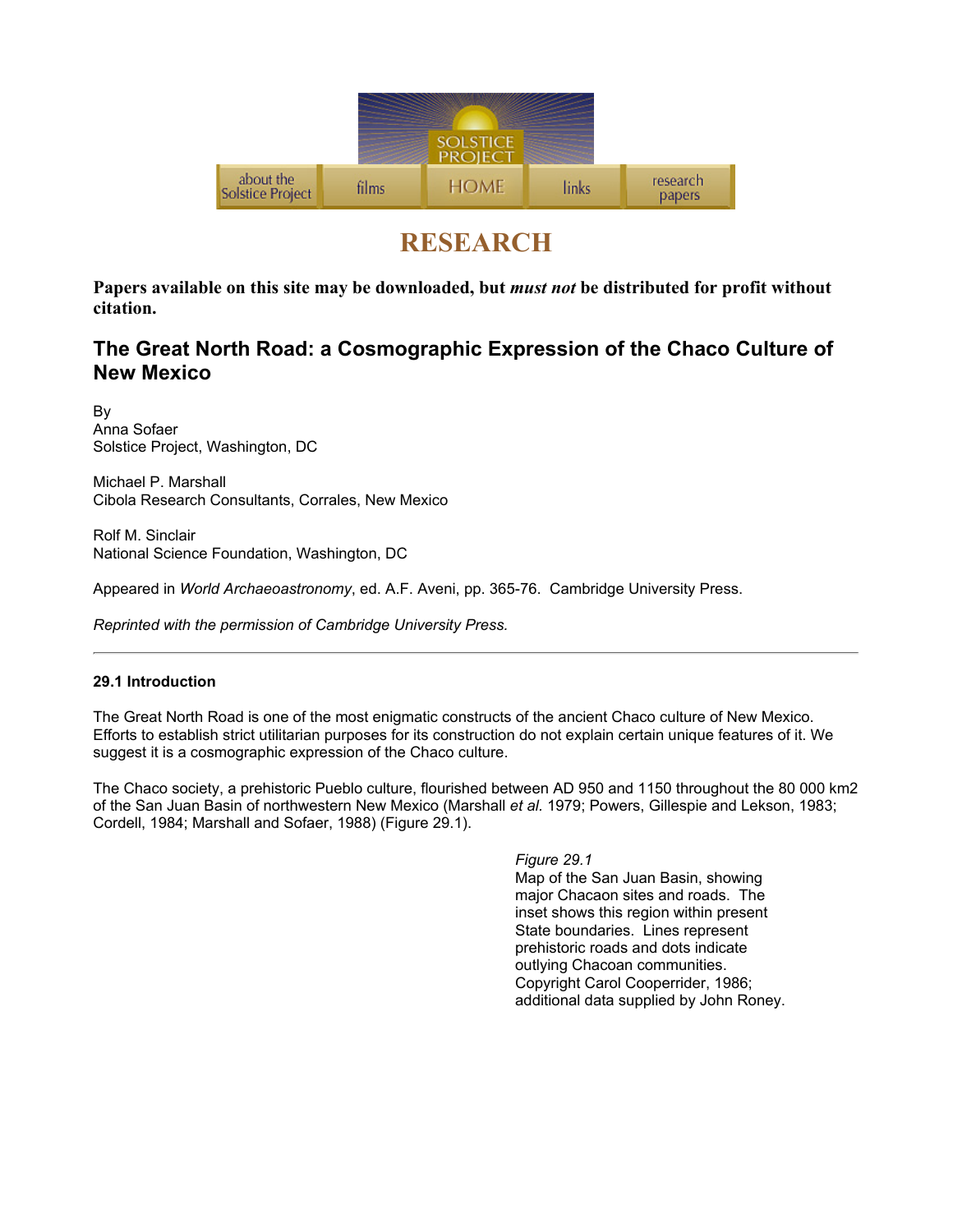

Chaco Canyon was the center of this culture. Here the Chaco people constructed multi-storied buildings containing 100 to 700 rooms (Lekson, 1984). These structures are noted for their planned, symmetric organization, massive core-veneer masonry construction, and numerous great kivas, the large ceremonial chambers of the prehistoric pueblo culture.

Descendants of the prehistoric Pueblo culture live today in the pueblos of New Mexico and Arizona. Ethnographic reports on the traditions of the historic Pueblo Indians suggest parallels between the historic and prehistoric and may provide insights into the general cosmological concepts of the prehistoric Chaco culture.

Astronomy played an important role in the Chaco culture. This is expressed in the cardinal alignments of the major axes of several large ceremonial structures at or near the center of the canyon (Williamson, Fisher and O'Flynn, 1977; Sofaer and Sinclair, 1986a), and in a complex set of solar and lunar markings on Fajada Butte, at the south entrance of the canyon (Sofaer, Zinser and Sinclair, 1979; Sofaer, Sinclair and Doggett, 1982; Sofaer and Sinclair, 1986a).

#### 29.2 The roads

Roads also played an important role in the Chaco culture, judging from their extent and the effort required for their design and construction (Kincaid, 1983). In the late florescence of the Chaco civilization (c. AD 1050 to 1125) elaborate, formalized roads were constructed (Figure 29.2). No archetype for these roads appears to have existed in the region before their development by the Chacoans, and a recent inventory shows they were not used after the Chaco civilization's peak, about AD 1140 The Chaco roads have generally been interpreted as arteries connecting communities for trade, transportation of goods and materials, and movement of population. These explanations of the roads' functions have been premised on a model of the Chaco culture that has envisioned Chaco Canyon as the political and economic center of a widespread trade and redistribution system extending throughout the San Juan Basin. (Vivian, 1983, provides a detailed summary of the various eeonomic models which have been applied to the Chaco culture.)

The extensive religious architecture in Chaco Canyon suggests that the canyon may have served primarily as a ceremonial nexus for the outlying communities. Factors supporting this concept include: evidence from the middens of periodic intensive consumption of food at the large public structures (Judge, 1984); the dearth of burials and the presence of a few 'high status' burials (Akins and Schelberg, 1984); and possible large-scale ceremonial breakage of ceramic vessels (Toll, 1984). Consistent with this view of the religious function of Chaco Canyon, it appears that one of the Chaco roads - the Great North Road - and perhaps others, express religious considerations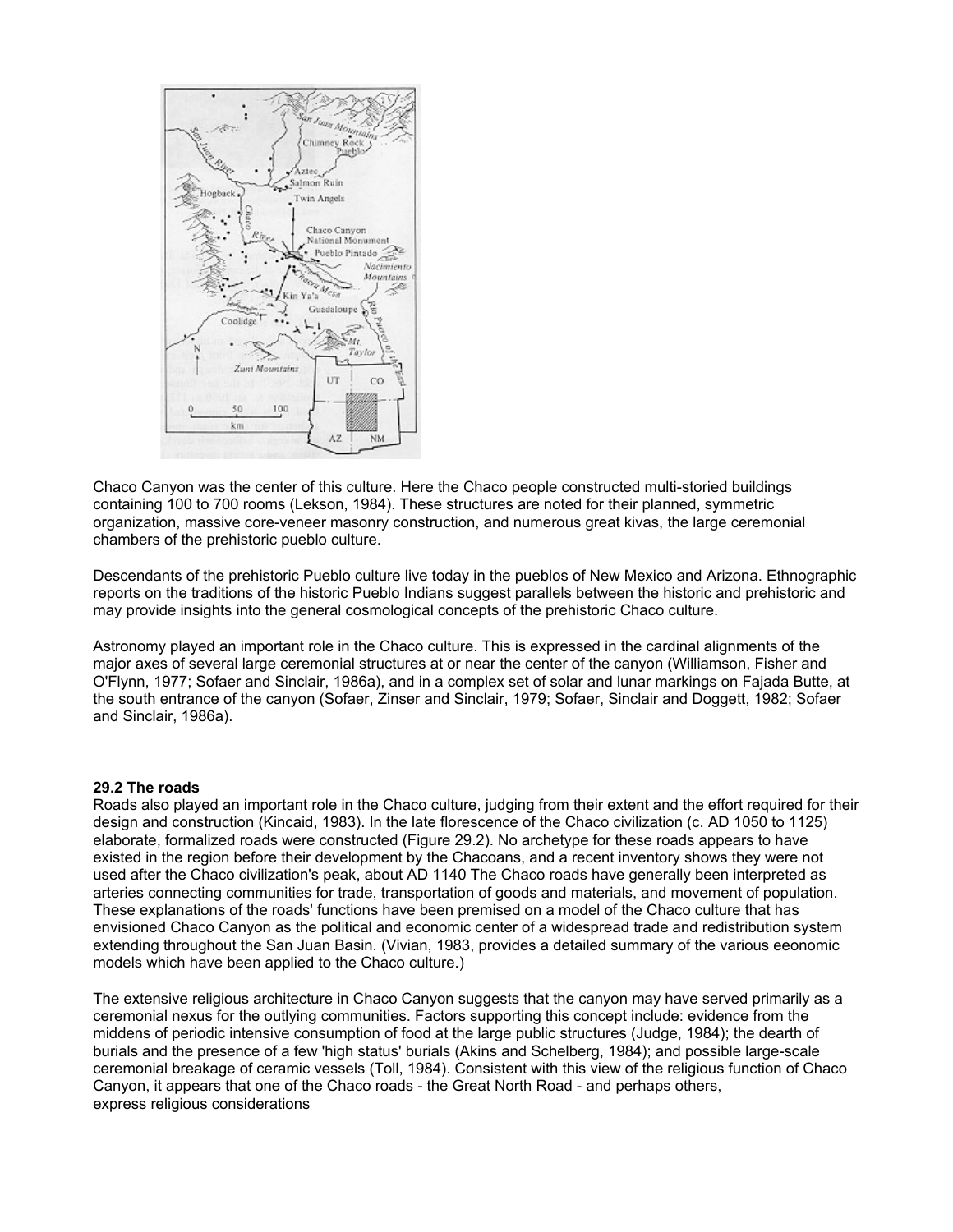The Chaco roads have been noted for their great width and unusual linearity, and they have been described as 'extensively engineered' (Nials, 1983, p. 6.26). The roads were developed by excavation to a smooth, level surface, and some included masonry construction.

Approximately 300km of roads, including the Great North Road, have been documented in the last 15 years by aerial photography and ground investigation in numerous intensive studies. A further archaeological investigation of the Great North Road was recently conducted by the authors. This involved the inspection of all structural sites and many kilometers of roadway. Numerous sites were mapped and sampled, and a technical report concerning this work is in preparation (Marshall and Sofaer, 1988).

### 29.3 The Great North Road - description



Figure 29.3 Map of the Great North Road. Copyright, The Solstice Project, 1986.

The Great North Road (Figure 29.3) has its origin in several routes which ascend by staircases carved into the cliff from Pueblo Bonito and Chetro Ketl in Chaco Canyon, which are the two largest structures of the Chaco region. These routes converge at Pueblo Alto, a large structure located close to the north rim of the canyon. From there the road runs 13 degrees to the east of north for 3 km to Escavada Wash. It then heads within 1/2 percent of true north for 16km, where it articulates with Pierre's Complex, an unusual cluster of small buildings on knobs and pinnacles. The road then heads close to 2 degrees east of north for 31 km and ends at Kutz Canyon. It appears to terminate at three small, isolated sites, and a stairway recently located by the Solstice Project (Marshall and Sofaer, 1988) that descends from the Kutz Canyon escarpment to the canyon floor (see Figures 29.5 and 29.6).

From Pueblo Alto to Kutz Canyon, the road lies within one corridor, with no evidence of bifurcations. For much of its length, it exists as two, and occasionally four, closely spaced, parallel roads. The road's length and the

complexity of its construction have led scholars to term it the 'Great North Road'.

The road traverses rolling, sagebrush country, where the only prominent natural features in view, and then only from rises, are the distant snowcapped mountains to the north. The only major topographic relief are the canyons at each end. With the possible exception of Pierre's Complex, there are no communities on the road's course from Pueblo Alto to Kutz Canyon. Two large complexes - Aztec and Salmon Ruin - lie to the northwest, 20 and 30 km beyond the road's terminus. Most of the outlying Chacoan communities are to the south, west and east of Chaco Canyon.

The road has been traced in numerous segments by aerial photography. On the ground, it has been intensively investigated from Chaco Canyon to Pierre's Complex and partially studied from there to Kutz Canyon. Its straight course and distinctive parallel segments have aided scholars in identifying and following it. Associated ceramic scatters and a number of unusual structural sites along its route have also aided its ground detection. Because earth and vegetation have refilled the road, only limited vestiges of it are visible on the ground today and sometimes only under particular lighting conditions.

Construction of the road involved primarily the removal of earth and vegetation. Extensive road cuts were made where the road crosses land elevations. Near the large community buildings of the canyon, several stairways were sculpted and large ramps were constructed. Several of the multiple roadways connecting these stairways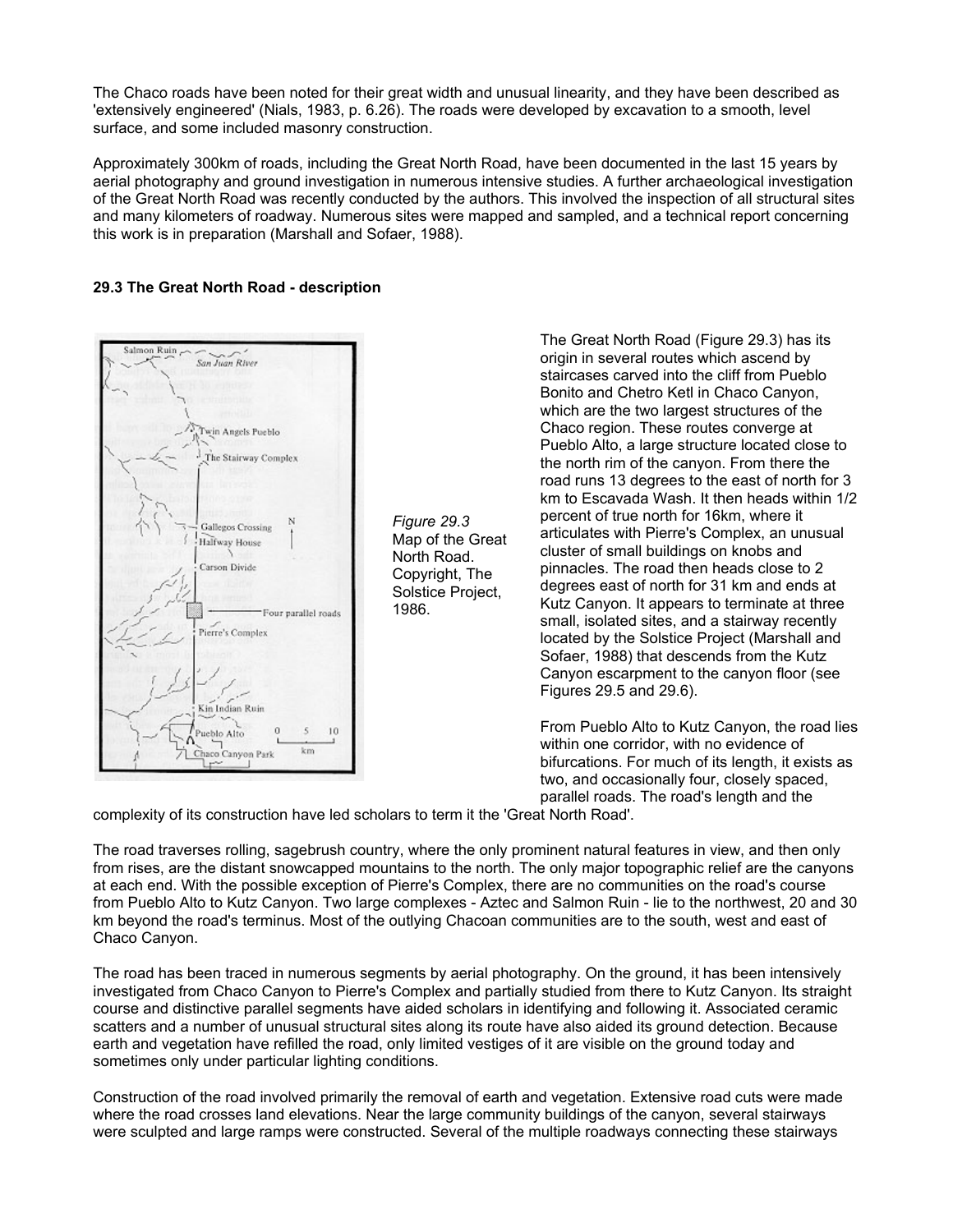and ramps with Pueblo Alto were curbed with masonry. Along one of these segments there is a curious linear groove cut into the bedrock. The stairway at Kutz Canyon, now largely collapsed, was built as a series of platforms which were supported by juniper posts and crossbeams and packed with earth (Marshall and Sofaer, 1988). The effort required for the road's construction testifies to the serious purpose that attended the decision to plan and execute it.

Considered from a utilitarian perspective, however, the road appears to be overbuilt and underused Important features of the road - its extraordinary width and the redundancy of its routes - have no satisfactory functional explanation. The road averages 9 m in width - wider than a modern two-lane road and far wider than any of the other prehistoric roads or trails of the Southwest outside of the Chaco cultural region. The width is greater than required for draft animals or wheeled vehicles. Since this culture had neither, the width seems especially excessive in practical terms.

Redundancy occurs in the multiple stairways heading out of the canyon, the four routes chat converge on Pueblo Alto, and most particularly where the Great North Road is expressed, for a good fraction of its length north of Pierre's Complex, as a set of two parallel roads. In addition, at one location, a set of four 'almost perfectly parallel' roads extending for 1.5 km is evident in aerial photography (Nials, 1983, p. 6.29) (Figure 29.4). Recent reevaluation of the aerial imagery for the Solstice Project has revealed further portions of the road in previous gaps to the north of Pierre's Complex (G. Obenauf, 1986, unpublished report to the Solstice Project on reevaluation of Bureau of Land Management aerial photography). Many of these segments consist of two parallel roads. (The new portions lie on the straight line determined by the sections found earlier and thus further emphasize the overall linearity of the road.) There is no satisfactory functional explanation for these redundant features. Yet the effort devoted to achieving them indicates they are not casual expressions of the Chaco culture.



Figure 29.4

Aerial view of a 2km section of the Great North Road north of Pierre's Complex. Arrows and dots indicate the road's four parallel segments. (Other linear features are modern roads.) Bureau of Land Management aerial imagery, 1981.

Viewed from a utilitarian perspective, we would expect the Great North Road to connect Chaco Canyon with other major population centers. An examination of the structures along the Great North Road and its destination, however, does not appear to support the earlier functional interpretation of its development and use. The road, after leaving the ceremonial complex of Chaco Canyon, traverses the least developed region of the Chaco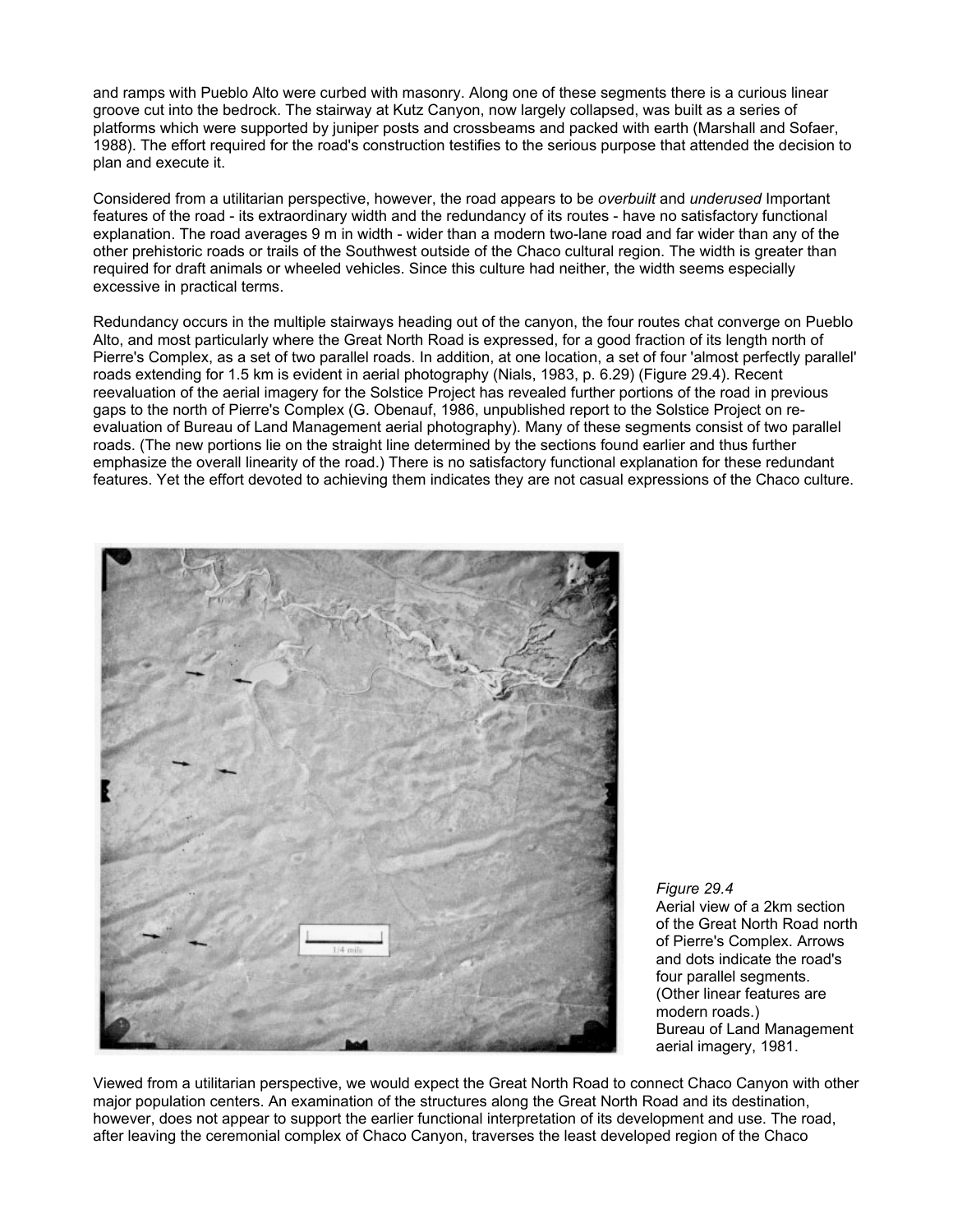cultural area. The structures along the road are small in comparison with other outlying Chaco structures, and minute in comparison with those in Chaco Canyon. All of the structures contain less than six rooms, and most of them contain less than three. Only Pierre's Complex suggests a possible community.

Earlier maps and reports of the Chaco cultural region have assumed that this road goes to Twin Angels Pueblo (Kincaid, 1983, Figure 4.1) and then extends at a NNW bearing, to one or both of the large San Juan River communities of Salmon Ruin (Powers et al., 1983; Cordell, 1984) and Aztec (Morenon, 1977). There is, however, no ground inventory or aerial investigation that provides evidence that, in fact, the road goes to these pueblos. Moreover, efficiency for travel and transportation of goods to Salmon Ruin and Aztec would dictate a more direct and easier route from Chaco Canyon - one further to the west. Instead, the road goes north and descends a nearly impassably steep slope of Kutz Canyon.

Twin Angels Pueblo is located in the Kutz Canyon badlands, 6 km from the road's apparent terminus (Carlson, 1966). It is a relatively small pueblo of 17 rooms - less than one-tenth the size of Salmon Ruin or Aztec. (We note with interest that, although there is no evidence of the continuation of the road to or near Twin Angels Pueblo, that site lies only 1/2 degree east of north from the start of the road near Chaco Canyon. We cannot, at this point, rule out the possibility of a road relationship with this pueblo.)

A recent inventory of the Great North Road has produced no evidence that indicates extensive use for the transportation of economic goods (Stein, 1983). It is estimated that only 10% of the ceramics found on the Great North Road are from the San Juan River communities (Stein and Levine, 1983), giving scant evidence of significant trade with them. The absence of hearths and ground or chipped stone in the road inventory suggests there was little encampment along the road.

To summarize, the road's great width and parallel routes, its ephemeral practical use, and apparent terminus at an isolated badlands canyon fail to justify, in functional terms, the effort entailed in its construction. The road apparently goes 'nowhere' and displays a level of effort far out of proportion to the meager tangible benefits that may have been realized from it. In many important respects, the road appears to be its own reason for development - an end in itself.

#### 29.4 The Great North Road - purpose

In the absence of a satisfactory functional explanation and practical destination for the Great North Road, and knowing what we do about Chaco and its interest in religious architecture, we posit that the primary purpose of the road may have been the expression of spiritual values. We will consider its direction to the north and its topographic direction with this in view. In addition, we will consider the sites along its course and their frequent location on distinctive land forms.

In the ceremonial architecture and astronomy of the Chaco culture the north-south axis is primary. Most of the great kivas have approximate north south axes and the kivas generally have niches primarily located to the north (Reyman, 1976). The axes of two major ceremonial structures of Chaco Canyon, Pueblo Bonito and the great kiva, Casa Rinconada, are within 1/4 degree of north (Williamson et al., 1977; A. Sofaer and R. M. Sinclair, 1984, unpublished survey). A bearing within 1/2 degree of north south has been noted between two high ceremonial structures which are intervisible - Pueblo Alto and Tsin Kletzin (Fritz, 1978) - the former of which is itself aligned to the cardinals (Sofaer and Sinclair, 1986b). It is interesting to observe that Pueblo Alto and Pueblo Bonito are origin points in the canyon for the Great North Road. Just prior to the time of the road's construction, Alto was constructed; close to the time of the road's actual development, Bonito was greatly expanded and given its cardinal alignments (Lekson, 1984).

Seven noon-seasonal markings using shadow and light patterns on petroglyphs on Fajada Butte also involve the north-south axis. They occur within a few minutes of meridian passage of the sun, when the sun is due south, and thus involved a comparable interest in and knowledge of the north- south axis (Sofaer and Sinclair, 1986a).

The effort made by the Chacoans to construct the Great North Road with a bearing within 1/2 degree to 2 degrees of true north is similar to the effort they made to involve the north-south axis in their large ceremonial constructions and the noon-seasonal markings on Fajada Butte. It is important to note that the road appears to deviate intentionally from astronomic north after Pierre's Complex in order to arrive at the dramatic edge of Kutz Canyon. Clearly the people of Chaco had the capability of directing the road to within 1/2 degree of north, and as noted above they did so in a 16 km segment. For the next 31 km of the road they departed from this bearing and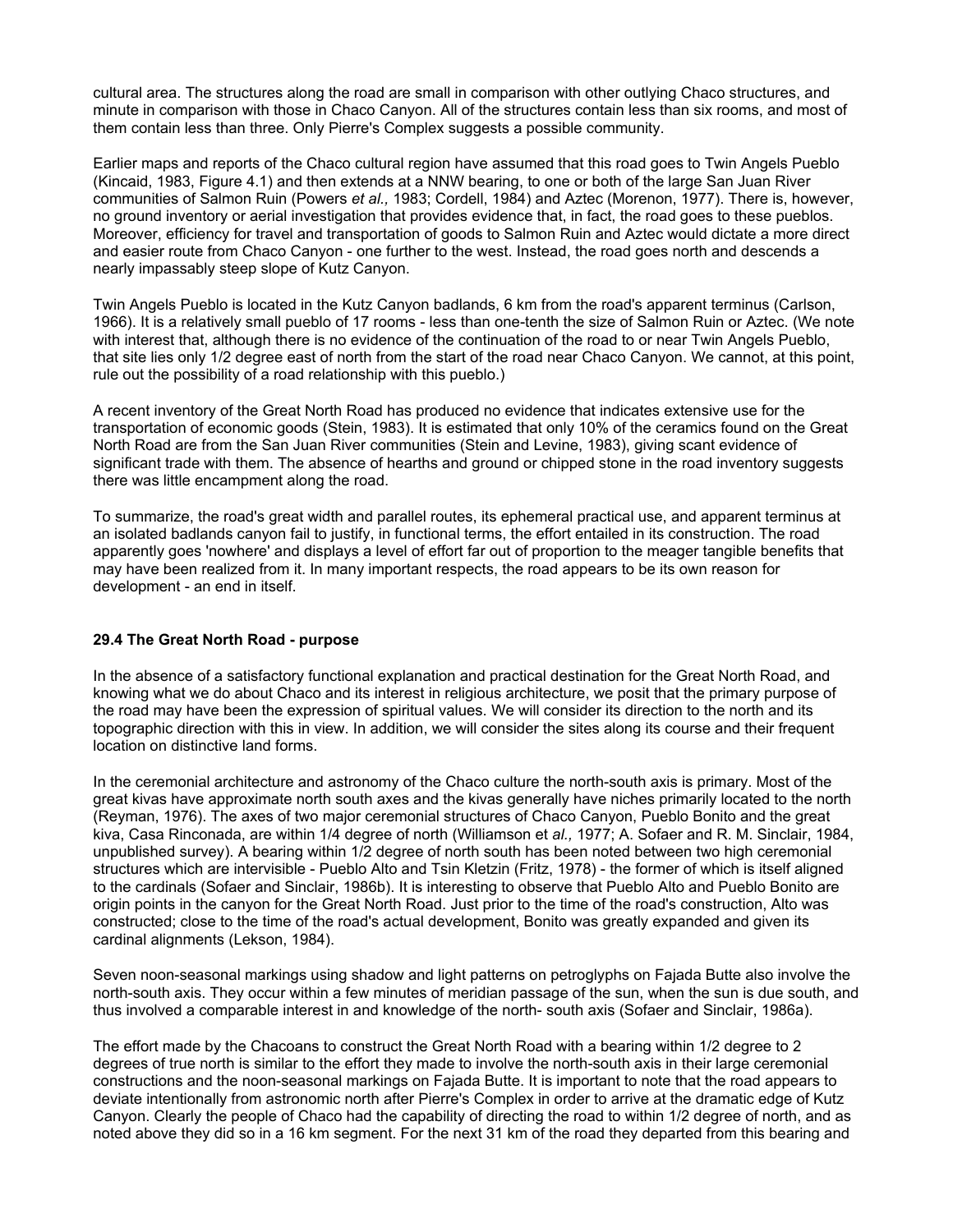struck, with a rigorously straight course, their direction to a large mound on the edge of Kutz Canyon. The purpose of this deviation appears to have been a blending of astronomic north and symbolic use of topographic features in a cosmographic expression.



Figure 29.5 Upper Twin Angels mound, looking north, seen from the edge of the canyon. A small shrine-like structure is located on top. The road terminus and stairway are just out of the picture to the left. Photograph by Anna

Sofaer, Copyright The Solstice Project, 1986.

The road's 2 degree angle change directs it straight from the cone-shaped mound at Pierre's Complex, El Faro, to the large Upper Twin Angels mound. This mound (Figure 29.5) is located on the edge of the steepest slope of Kutz Canyon, where the stairway descends to the canyon floor. The mound stands out prominently above the deeply eroded slope of the canyon wall (Figure 29.6); from 10 km to the north, it is the only relief that extends above the southern horizon. These symmetrically shaped pinnacles, El Faro and Upper Twin Angels mound, while not very high, are the most distinctive prominences in the vicinity of the road corridor as it crosses the rolling northern terrain.

The straightness of the Great North Road has suggested that it was 'laid out as a single unit' (Morenon, 1977), and the 'chronological homogeneity' in the material culture associated with it has suggested 'that it can be viewed as a single construction event' (Kincaid, Stein and Levine, 1983, p. 9.76). The sites adjacent to the road were built at the time of its construction, apparently in association with its construction and use.

Five isolated structures along the road are small low-walled units located on distinctive land forms such as pinnacles or ridge crests (Kincaid, 1983; Marshall and Sofaer, 1988). They resemble shrines of the historic Peublo culture, which are similarly small, often in remote locations, and frequently on elevated land forms. Such a site was constructed on the top of the Upper Twin Angels mound.

At Pierre's Complex, almost all of the 27 cures are located on pinnacles, mesa tops, and steep ridge slopes (Powers et al., 1983). While it is the largest development on the road and three of its structures are similar in scale to some small-to-medium outlying Chacoan pueblos, it is atypical. About a third of the structures are isolated rooms or non-habitation sites. A recent report describes it as 'a constellation of special-function architecture', the location of which 'was probably predetermined during the engineering of the North Road' (Stein, 1983, p. 8.9). This report further states: 'indeed, arrangement of the major structures within the complex acted to preserve the bearing of the road and to "receive" it into the community.' These structures include a hearth construction on top of El Faro, from which there is extended visibility north and south.

Certain aspects of the ceramics associated with the Great North Road suggest the possibility of ceremonial activity on the road. There are several curious concentrations of shards along the road at locations isolated from structures and without evidence of nearby encampment. Unusually dense elongate ceramic scatters occur along the road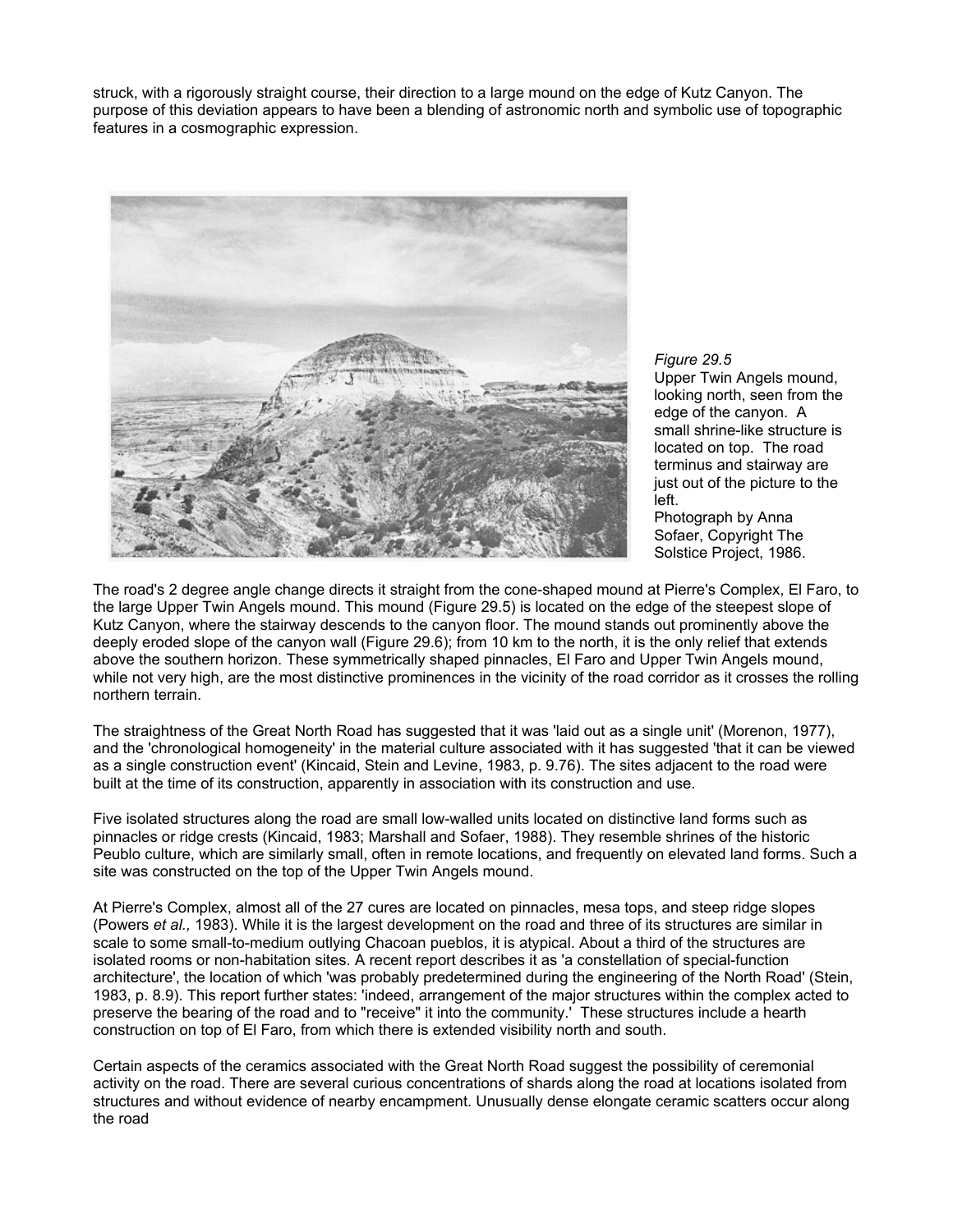several kilometers south of Pierre's Complex (Kincaid et al., 1983, p. 9.74). Along the isolated Kutz Canyon stairway, there is a concentration of ceramics (Marshall and Sofaer, 1988). The extensive quantity of broken ceramics at Pueblo Alto has suggested to some analysts the possibility of large ritual gatherings involving dispersal of food items and deliberate breakage of vessels (Judge. 1984; Toll, 1984). The ceramics along the Great North Road (Kincaid et al., 1983) and at Pueblo Alto (Toll, 1984) have a significantly higher proportion of jars and non-utility ware than the ceramics at a typical Chacoan site. The road's enigmatic ceramic concentrations, the possibility of ceramic related rituals at Pueblo Alto, and the character of the road ceramics suggest the possibility of ceremonial activity associated with ceramics on the road.



Figure 29.6 North slope of Kutz Canyon seen from the canyon floor. The arrow indicates the top of the stairway. Photograph by Anna Sofaer. Copyright The Solstice Project, 1986.

#### 29.5 Other Chaco roads

Many of the other Chaco roads also exhibit nonutilitarian features and suggest cosmological purposes. For instance, the other roads are as wide and straight, and show no evidence of frequent use. Long linear grooves were cut into the bedrock along certain roads. The principal road to the south, the South Road, has a segment of parallel roads. The ceramics on the other roads share the same non- utility ratio as the Great North Road. Small isolated structures resembling historic shrines have been found so frequently along the roads that they are now used as a means of predicting the presence of a road (Kincaid et al., 1983, p. 9.16).

Recent road inventories have discounted several earlier postulated road connections between Chaco Canyon and major communities (Nials, Stein and Roney, 1988). Only a few such roads have been verified. Where certain roads do articulate with large communities, they appear to be only interconnecting avenues between nearby outlying communities or to link structures within the community, such as the large public building and the great kiva. Sometimes they appear to represent only a formalized entrance way to ceremonial locations in the community. Where the road articulates with public buildings, there is frequently evidence of large ceremonial earthen architecture: ramps, circular mounds, and platform mounds (J. R. Stein, 1983, private communication). The roads in this vicinity are usually wider and often curbed with masonry (see Figure 29.2). The pecked grooves and evidence of fire on ramps, burnt structures, elevated fire boxes, and fire pits warrant further investigation for possible ceremonial significance. At Pueblo Alto, very large firepits are located at the road's entrance points.

Some roads lead only to topographic features such as pinnacles, springs, or lakes. One major road, the Ashlislepah Road, which runs from Penasco Blanco in Chaco Canyon Chaco to the northwest, connects with no other communities. It articulates, instead, with a group of cisterns, where there is a small, apparently nonutilitarian site, and then appears to terminate at now-dry Black Lake (Marshall and Sofaer, 1988). Another road,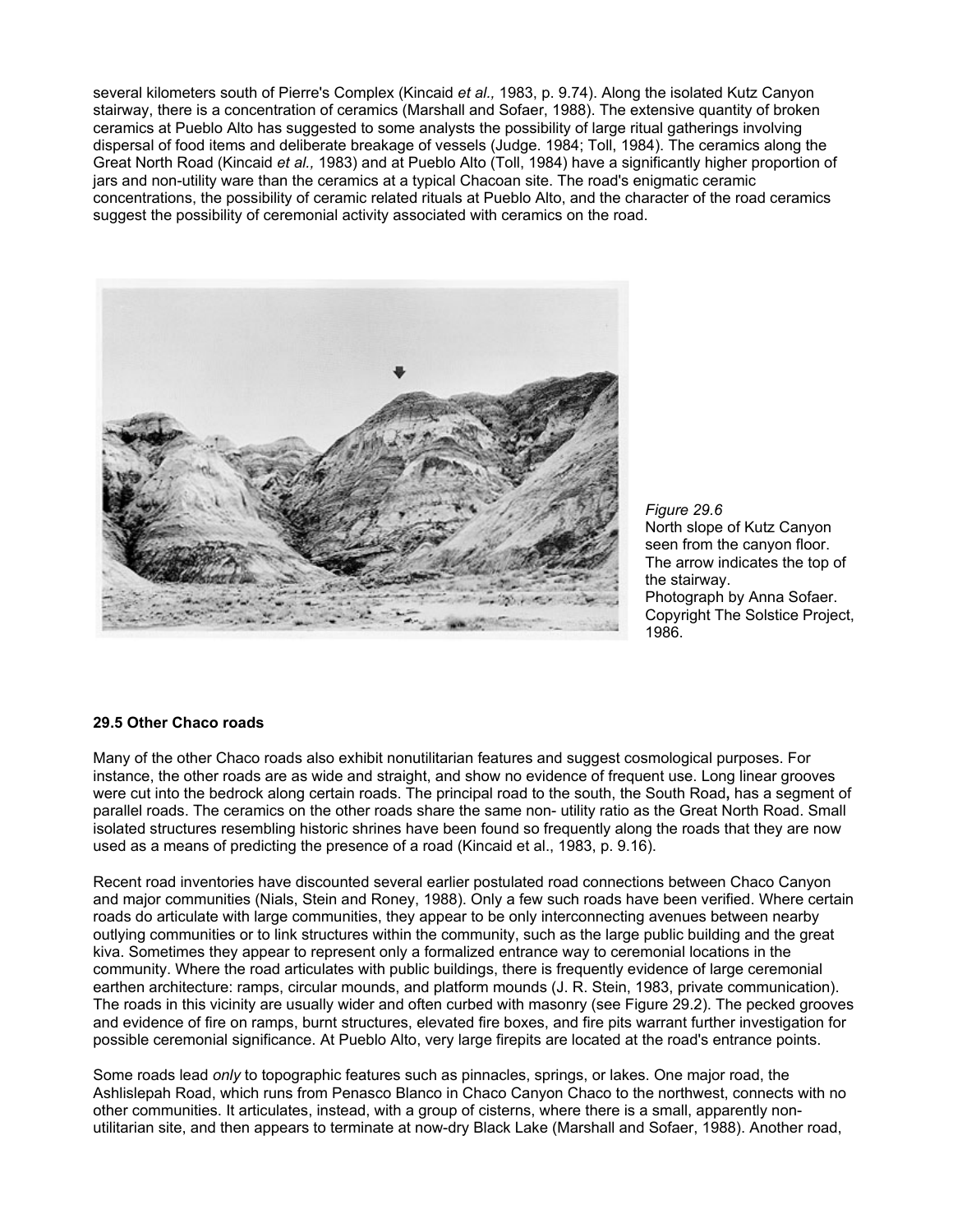which runs from the community of Kin Ya'a and the southern terminus of the South Road 7 km to the south appears to terminate near the base of massive Hosta Butte, one of the highest and most prominent natural formations in the San Juan Basin (Nials et al., 1988).

#### 29.6 Ethnographic background

Historic Pueblo cosmology and ceremony may afford insights into the religious considerations underlying construction of the Great North Road and other Chaco roads. Here we find frequent symbolic use of straight roads, mythic and ceremonial journeys to and from the north and the 'middle place', and attention to prominent topographic features as elements of a spiritual landscape. There is even evidence of emblematic use of parallel roads and pecked grooves.

There are many symbolic uses of roads in Pueblo ritual and myth. 'Road' translates as 'channel for the life's breath' in Tewa, a Pueblo language (A. Ortiz, 1987, private communication). 'Life is a road; important spirits are . . .keepers of the roads, the life roads. All spirits or sacrosanct persons have a road of cornmeal or pollen sprinkled for them where their presence is requested' (Parsons, 1939, pp. 17-18). These roads can represent the road traveled by the people to the middle place from the shipapu, the place where they emerged from the worlds below (Parsons, 1939, pp. 310, 363). Sometimes the road is for the spirits of the dead to return to the shipapu (White, 1942, p. 177).

For the Keresan Pueblos, north is where Iyatiku, the mother of all, resides at the shipapu. An account of Keresan cosmology describes the importance of north and the road to the north (White, 1960). When the people came out from the worlds below 'they stayed near the opening at Shipapu for a time, but it was too sacred a place for permanent residence, so Iyatiku told them they were to migrate to the south.' They moved south and stopped at a place where they lived for a long time.

When people died, their bodies were buried, but their souls went back to Shipapu, the place of emergence and returned to their mother in the fourfold womb of the earth . . . So every year, now, the souls of the dead come back to the pueblos of the living and visit their relatives and eat the food that has been placed for them on their graves and on the road to the north.

This 'road to the Shipapu' is described in another report as 'crowded with spirits returning to the lower world, and spirits of unborn infants coming from the lower world' (Stevenson, 1894, p. 67). This and other roads are frequently described as 'straight' (Stevenson, 1894, pp.31, 41, 145).

When a person dies in the Keresan and Tanoan pueblos, the officiant takes offerings that represent that person's soul to the north and deposits them in a canyon or a mesa crevice (White, 1973, p. 137). Ceramic vessels are frequently broken in rituals related to the dead (Parsons, 1939, pp.72,, 77; Ortiz, 1969, p. 54). Sometimes a vessel containing food which is 'the last meal of the deceased' is put on the road to the north or sometime it is 'killed' (broken at the rim) and then thrown by the officiant 'out to the north, the direction in which the soul . . . travels toward Shipapu' (White, 1942, p. 177).

Traditionally, the Pueblo people re-enact the creation and emergence events, especially at important solar times. As part of these ceremonies, they make ritual journeys to certain mountains, canyons, caves and lakes - places they regard as Shipapu openings (Ellis and Hammack, 1968, pp. 31, 33; Ladd,, 1983). These journeys may be as long as 500 km to and from the pueblo. Along the route, the ceremonialists leave offerings at shrines which are located on distinctive land forms, such as buttes, cone-shaped hills, ravines and springs. From a Keresan pueblo on the south edge of the prehistoric Chaco region, ceremonialists packed their burros with solar offerings and traveled north, stopping first at Chaco Canyon (Ellis and Hammack, 1968, p.32). They made offerings at a shrine on the south side of the canyon and then traveled to a shrine at Jackson Butte and finally to the shipapu, a small lake or spring in the San Juan Mountains. In Pueblo culture, the mountains are where the cloud beings, the spirits of the dead, reside (Parsons, 1939, pp. 172, 173).

For Jemez, a Tanoan pueblo, north is 'spiritually indicative of the mythical and ancestral homeland' (Weslowski,, 1981, p. 123), and the place of emergence is in the mountain range to the north of the pueblo. One of their most sacred shrines is located on its prominent peak. There the 'underworld chiefs make a pilgrimage... every June to begin the summer series of rain retreats and ceremonies' (Weslowski, 1981, p. 117). In the emergence and migration of this pueblo, the leader Fortease, upon emergence from the shipapu, chooses the direction 'towards the south' and then makes four roads for the people to travel on in search of their place of settlement (Parsons,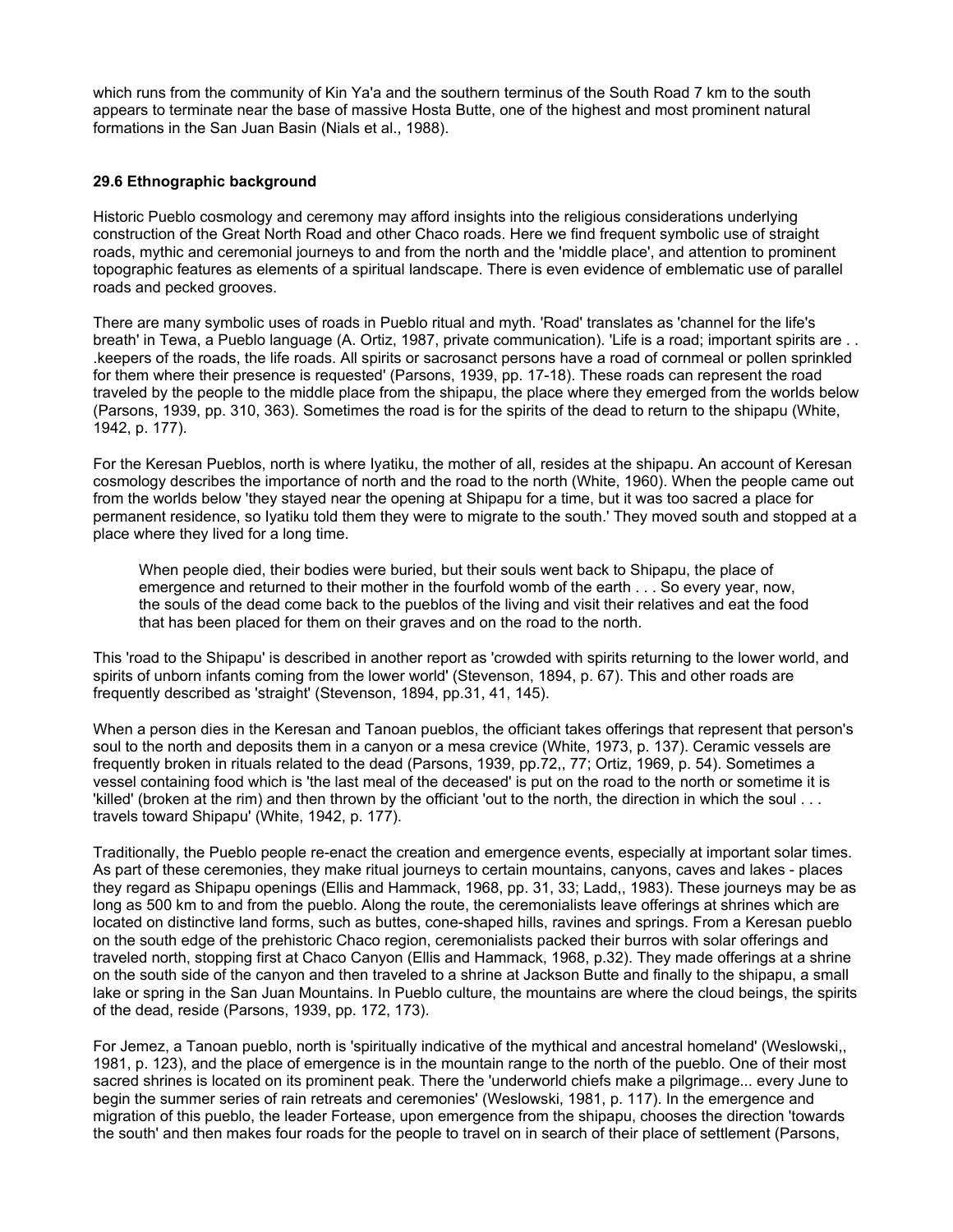1925, pp. 137, 138). Fortease is reported to have made the roads by 'clearing away the brush'. Reference to two parallel roads occurs in Tanoan cosmology (Ortiz, 1969, p.57):

True to the underlying message of the origin myth. . . the Tewa do begin and end life as one people. The term they use for the life cycle is poeh, or 'path', after the two different migration paths the moieties followed after emergence. Thus, at the beginning of life there is a single path for all Tewa.... it divides into two parallel paths and continues in that way until the end of life. At death the paths rejoin again and become one, just as the moieties rejoined in the myth of origin.

At the Zuni Pueblo, a pilgrimage is conducted every four years at summer solstice by 50 religious leaders to a lake, the Zuni 'village of the gods', the place where the spirits of all Zunis go after death (E. R. Hart, 1985, unpublished manuscript: 'The Zuni Indian tribe and title to Kolhu/wala:wa (Kachina Village)). Fires are lit along the route by one of the participants, the Zuni Fire God. Another important pilgrimage, to the Zuni Salt Lake, is on roads that have been described as very straight and with shrine- like sites similar to those on the Chaco roads (Kelley, 1984). Although for the Zuni, these sacred lakes and the origin place are not located to the north, north is associated with the 'undermost' of the below worlds (Stevenson, 1904, p. 25) and has primacy in the ordering of ceremonial events and religious leadership (Cushing, 1979, pp. 188-90). In the prayers and chants telling of their emergence and migration to the middle (i.e. Zuni), reference is made to four parallel roads: 'Hither towards Itiwana (the middle) I saw four roads going side by side.' (Bunzel, 1932a, p. 717.) One Zuni ceremony includes breakage by the religious leaders of ceramic vessels throughout the pueblo (Cushing, 1979. D. 321).

Long linear grooves are cut into the mesas near two present-day pueblos. Contact with these grooves is reported to help diagnose sickness in curing ceremonies, to help people to regain their strength and to help persons 'to cease yearning for the dead or absent and to keep them from returning in their dreams' (Parsons, 1939, p. 449). There are many references to running in Pueblo ceremony and myth, sometimes on north-south roads (Parsons, 1925, p. 119) and sometimes symbolic of emergent events on north-south parallel courses (Dutton and Marmon, 1936, p. 12); and in certain instances on ritually swept east-west tracks to aid the journey of the sun (Parsons, 1939, p. 547).

In several reports, canyons or deep holes are seen in myths or in the actual topography as leading to the shipapu (E. R. Hart, unpublished manuscript). Symbolic ladders connect with the underworld (Bunzel, 1932b, pp. 589, 590; Cushing, 1979, p. 132). At one Keresan Pueblo, the shipapu is described as (Lange, 1959, p. 416) 'the Lagune... to the north, beyond the "Conejos". . . very round and deep. Many streams flow into it, but it has no issue. Out of this Lagune came forth the Indians and in it dwells "Te-tsha-aa", our mother... The good ones return to her.'

The 'middle place', so important in Pueblo cosmology, is seen as the place of the convergence of the cardinal directions and the nadir and zenith directions (Ortiz, 1972, p. 142). Where these directions join is the sacred center for Pueblo people. This place is sometimes symbolically conveyed in the joining of ritual roads at the pueblo center (Goldfrank, 1962, p. 47). It is interesting to note that the cardinal directions in the Chaco architecture, and the north-south axis of the Great North Road, merge at a central ceremonial complex of the vast Chaco cultural province, Pueblo Bonito.

#### 29.7 Conclusion

The Great North Road embodies many non- utilitarian aspects and has no clear practical destination. It displays a level of effort in its engineering and construction that is far out of proportion to any material benefits that could be realized from it. Its direction to the north and its linkage to the middle place of Chaco Canyon find echoes in much of the tradition of the historic Pueblos, where roads, and especially a road to the north, have intense symbolic value. We conclude that the Great North Road was conceived, in harmony with much of Chaco architecture, as a cosmographic expression uniting the Chaco world and its works with its spiritual landscape.

#### Acknowledgments

The Solstice Project investigations have relied heavily on the comprehensive Bureau of Land Management 'Chaco Roads Project Phase I' (Kincaid, 1983), which summarizes earlier pioneering studies of the Chaco roads, including the initial observations of the Great North Road by Pierre Morenon. We are grateful to Margaret Obenauf for her re- evaluation of aerial photography that led to further evidence for the Great North Road. We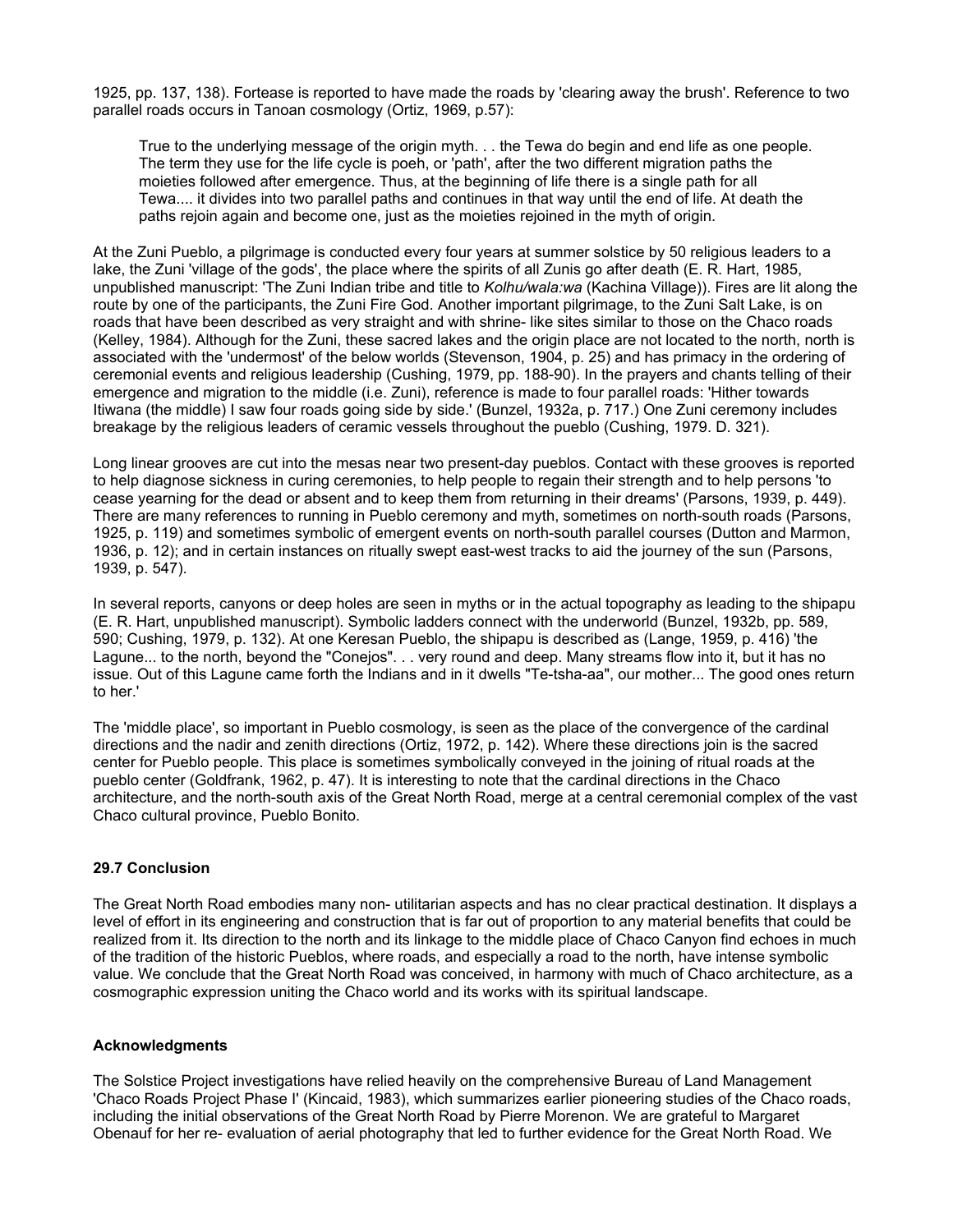want to thank John Stein for sharing his early ideas regarding the possibility of cosmographic expression in the Chaco roads and his thorough knowledge of them. Conversations with Alfonso Ortiz, Fred Eggan, John Roney, Fred Nials and Chris Kincaid have been particularly helpful to this study. Our profound thanks go to a friend who edited this paper with remarkable insight and generosity, and who, most remarkably, insists on remaining anonymous.

#### **References**

Akins, N. J. and Schelberg, J. D. (1984). Evidence for organizational complexity as seen from the mortuary practices at Chaco Canyon. In Recent Research on Chaco Prehistory, eds. W. J. Judge and J. D. Schelberg, pp. 89-102. Albuquerque: US Department of the Interior, National Park Service.

Bunzel, R. L. (1932a). Zuni Ritual Poetry. 47th Annual Report, Bureau of American Ethnology, pp. 611-835. Washington: Smithsonian Institution.

Bunzel, R. L. (1932b). Zuni Origin Myths. 47th Annual Report, Bureau of American Ethnology, pp. 545-609. Washington: Smithsonian Institution.

Carlson, R. L. (1966). Twin Angels Pueblo. American Antiquity 31, (5), 676-82.

Cordell, L. S. (1984). Prehistory of the Southwest. Orlando: Academic Press.

Cushing, F. H. (1979). Zuni, Selected Writings of Frank Hamilton Cushing, ed. J. Green. Lincoln: University of Nebraska Press.

Dutton, B. P. and Marmon, M. A. (1936). The Laguna calendar. University of New Mexico Bulletin, Anthropological Series 1, (2), 3-21.

Ellis, F. H. and Hammack, L. (1968). The Inner Sanctum of Feather Cave. American Antiquity 33, (1), 25-44.

Fritz, J. M. (1978). Paleopsychology today. In Social Archaeology: Beyond Subsistence and Dating. Orlando: Academic Press.

Goldfrank, E. C. (ed.) (1962). Isleta Paintings. Bureau of American Ethnology Bulletin 181. Washington: Smithsonian Institution.

Judge, W. J. (1984). New light on Chaco Canyon. In New Light on Chaco Canyon, ed. D. G. Noble, pp. 1-12. Santa Fe: School of American Research Press.

Kelley, K. B. (1984). Historic Cultural Resources in the San Augustine Coal Area. Draft on file at Bureau of Land Management, Socorro District, New Mexico, June 1984.

Kincaid, C. (ed.) (1983). Chaco Roads Project Phase 1, A Reappraisal of Prehistoric Roads in the San J uan Basin. Albuquerque: US Department of the Interior, Bureau of Land Management.

Kincaid, C., Stein, J. R. and Levine, D. F. (1983). Road verification summary. In Chaco Roads Project Phase 1, A Reappraisal of Prehistoric Roads in the San Juan Basin, ed. C. Kincaid, pp. 9.1-9.78. Albuquerque: US Department of the Interior, Bureau of Land Management.

Ladd, E. (1983). Pueblo use of high-altitude areas: emphasis on the A: Shiwi. In High Altitude Adaptations in the Southwest, ed. J. C. Winters, pp. 168-76. Albuquerque: US Forest Service, Southwest Region Report no. 2.

Lange, C. H. (1959). Cochiti:: A New Mexico Pueblo, Past and Present. Austin: University of Texas Press. (Reprinted in 1968 by Southern Illinois University Press, Carbondale.)

Lekson, S. H. (1984). Great Pueblo Architecture of Chaco Canyon, New Mexico. Albuquerque: US Department of the Interior, National Park Service.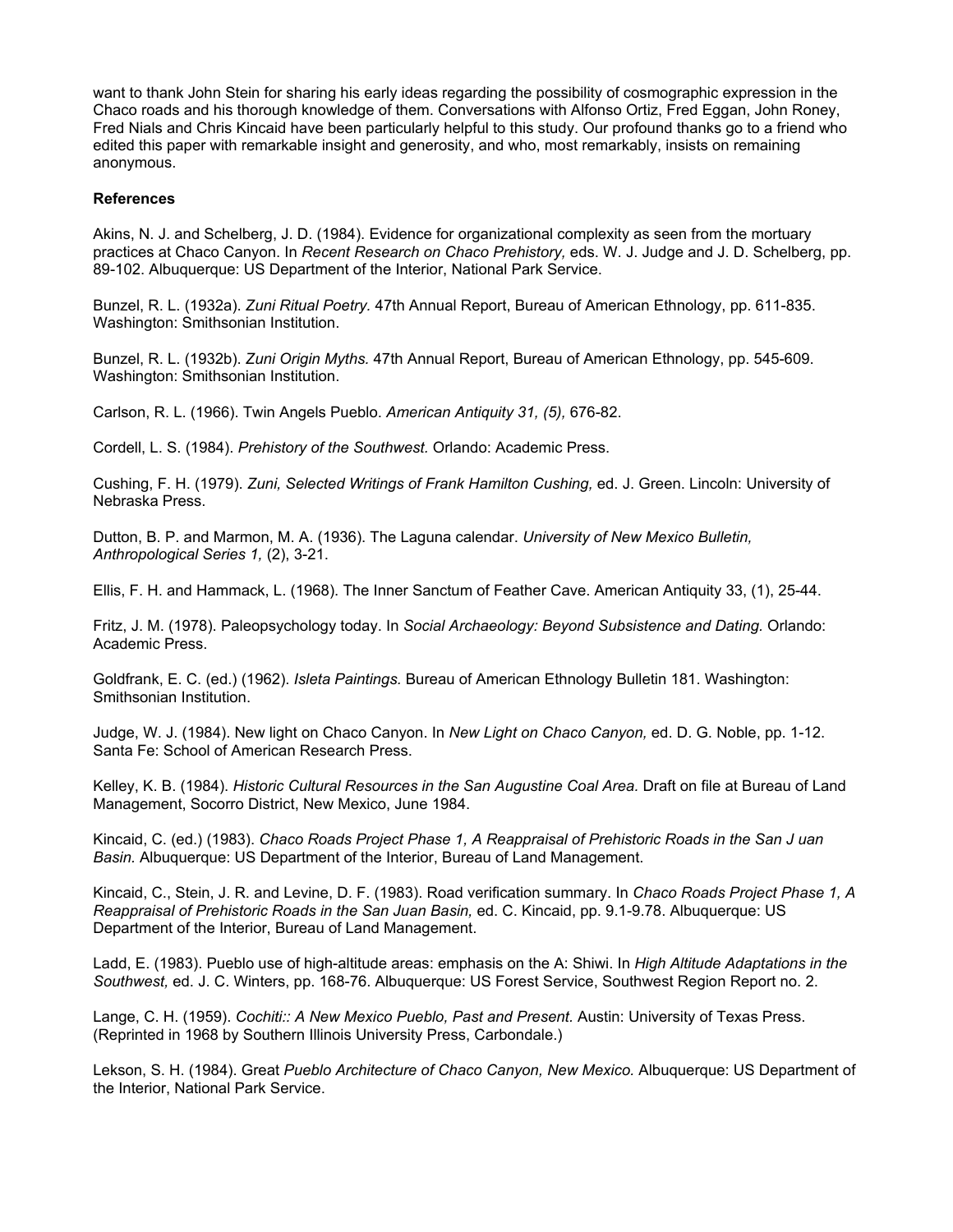Marshall, M. P. and Sofaer, A. (1988). Report on the Solstice Project Archaeological Investigations in the Chacoan Province, New Mexico. (To be published.)

Marshall, M. P., Stein, J. R., Loose, R. W. and Novotny, J. E. (1979). Anasazi Communities of the San Juan Basin. Albuquerque: Public Service Company of New Mexico.

Morenon, E. P. (1977). A View of the Chacoan Phenomenon From the 'Backwoods'. A Speculative Essay. On file, Archaeological program of the Institute of Applied Sciences, North Texas State University, Denton.

Nials, F. L. (1983). Physical characteristics of Chacoan roads. In Chaco Roads Project Phase 1, A Reappraisal of Prehistoric in the San Juan Basin, ed. C. Kincaid, pp. 6.1-6.51. Albuquerque: US Department of the Interior, Bureau of Land Management.

Nials, F. L., Stein, J. R. and Roney, J. R. (1988). Chacoan Roads in the Southern Periphery: Results of Phase II of the Bureau of Land Management Chaco Roads Study. Albuquerque: Department of the Interior, Bureau of Land Management. (In press.)

Ortiz, A. (1969). The Tewa World: Space, Time, Being, and Becoming in a Pueblo Society. University of Chicago Press.

Ortiz, A. (ed.) (1972). New Perspectives on the Pueblos. Albuquerque: University of New Mexico Press.

Parsons, E. C. (1925). The Pueblo of Jemez. Papers of the Phillips Academy Southwestern Expedition,3. New Haven: Yale University Press.

Parsons, E. C. (1939). Pueblo Indian Religion. University of Chicago Press.

Powers, R. P., Gillespie, W. B. and Lekson, S. H. (1983). The Outlier Survey, A Regional View of Settlement in the San Juan Basin. Albuquerque: US Department of the Interior, National Park Service.

Reyman, J. E. (1976). The emics and etics of Kiva wall niche location. Journal of the Steward Anthropological Society 7, (1), 107-29.

Sofaer, A., Zinser, V. and Sinclair, R. M. (1979). A unique solar marking construct. Science 206, 283-91.

Sofaer, A., Sinclair, R. M. and Doggett, L. E. (1982). Lunar markings on Fajada Butte, Chaco Canyon, New Mexico. In Archaeoastronomy in the New World, ed. A. F. Aveni, pp. 169-86. Cambridge University Press.

Sofaer, A. and Sinclair, R. M. (1986a). Astronomical markings at three sites on Fajada Butte. In Astronomy and Ceremony in the Prehistoric Southwest, eds.J. Carlson and W. J. Judge. Albuquerque: Maxwell Museum Technical Series, University of New Mexico.

Sofaer, A. and Sinclair, R. M. (1986b). Astronomic and related patterning in the architecture of the prehistoric Chaco culture of New Mexico. Bulletin of the American Astronomical Society 18, (4), 1044-5.

Stein, J. R. (1983). Road corridor descriptions. In Chaco Roads Project Phase 1, A Reappraisal of Prehistoric Roads in the San Juan Basin, ed. C. Kincaid, pp. 8.1- 8.15. Albuquerque: US Department of the Interior, Bureau of Land Management.

Stein, J. R. and Levine, D. F. (1983). Documentation of selected sites recorded during the Chaco Roads Project. In Chaco Roads Project Phase 1, A Reappraisal of Prehistoric Roads in the San Juan Basin, ed. C. Kincaid, pp. C. l-C.64. Albuquerque: US Department of the Interior, Bureau of Land Management.

Stevenson, M. C. (1894). The Sia. 11th Annual Report of the Bureau of American Ethnology, pp. 3-157. Washington: Smithsonian Institution.

Stevenson, M. C. (1904). The Zuni lndians. 23rd Annual Report, Bureau of American Ethnology, pp. 3-634. Washington: Smithsonian Institution.